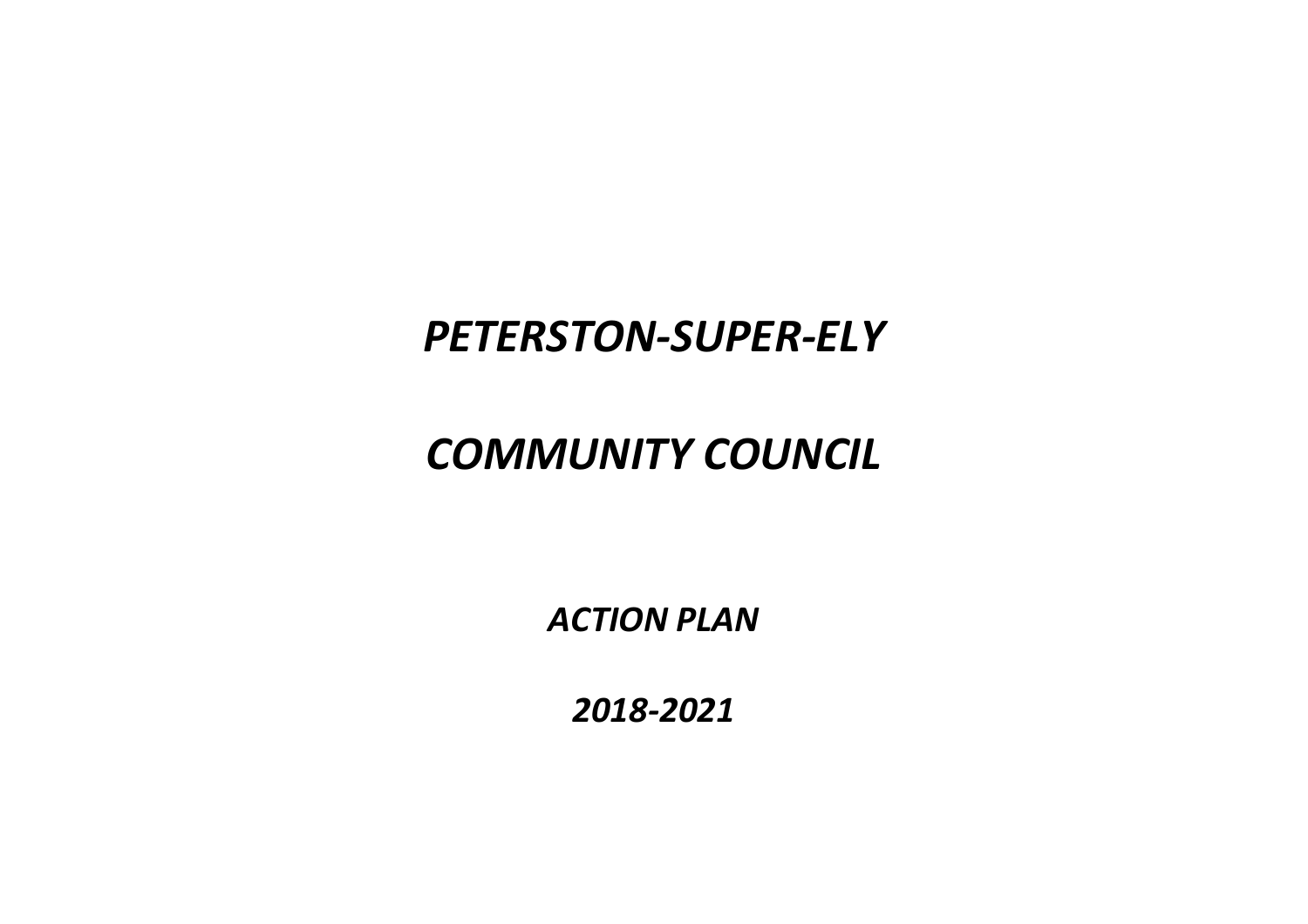## *AIMS AND OBJECTIVES*

**Our vision** is for Peterston-super-Ely Community Council to work together with our local community, protecting and improving the social, recreational and environmental wellbeing of Peterston and the lives of all who live, work, study or visit here.

#### **Aims of the Community Council: -**

- provide effective, efficient and accountable local government for residents.
- listen to and value the opinions of our community, enabling residents to be involved in decision making and future development plans which affect their environment or lives.
- engage in open dialogue with all residents to understand their needs and concerns and seek ways of assisting in meeting them.
- be a strong voice to represent residents' views to the local authority and other agencies where appropriate.
- achieve financial value in the provision of quality amenities and services for residents.
- keep residents informed about work undertaken by us.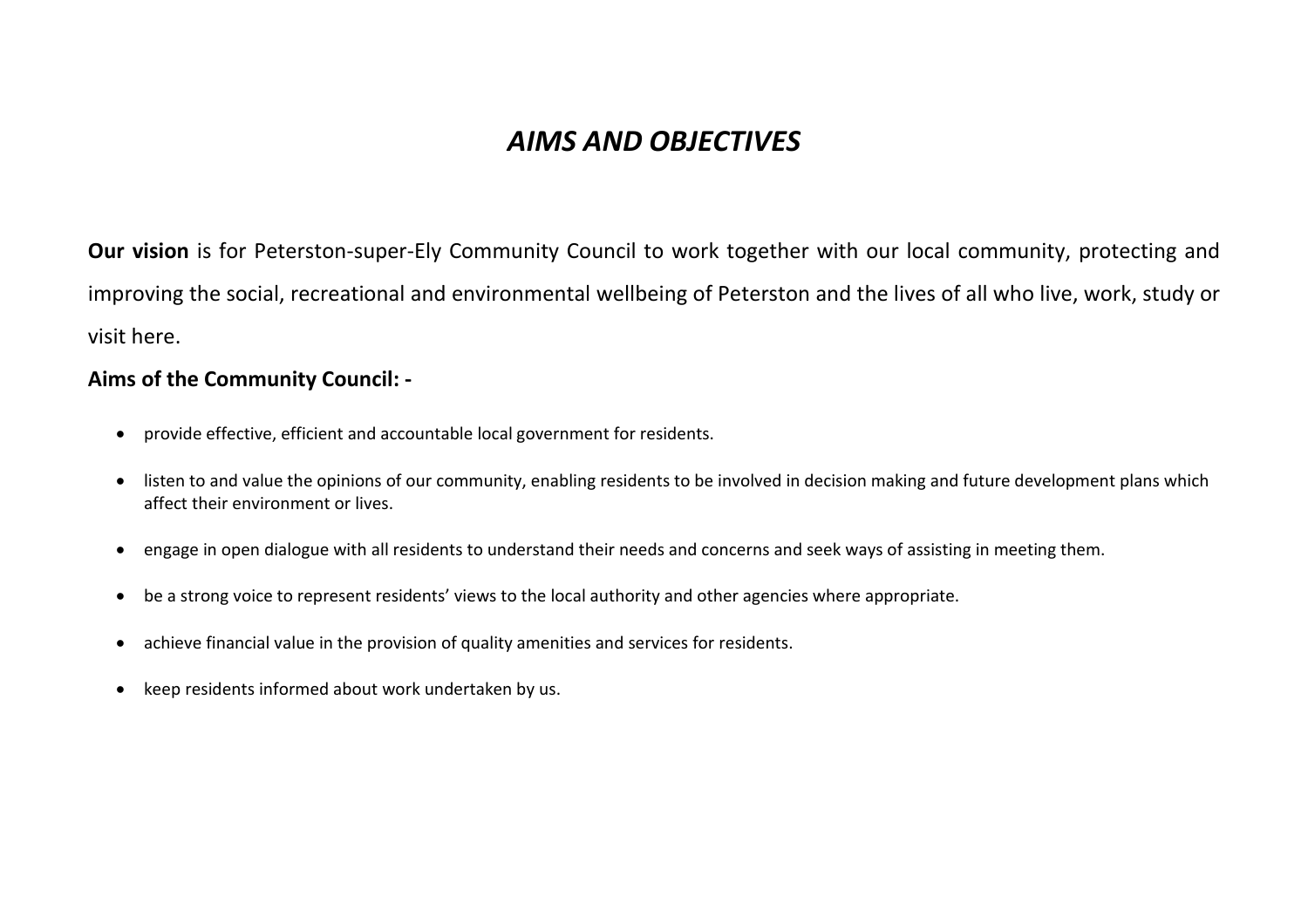### **Our objectives:** -

- hold Council meetings monthly and an AGM to which the public are invited to attend.
- provide a public forum at every Council meeting in order to increase public involvement in the community.
- work in partnership with other statutory bodies, voluntary groups, agencies and individuals to ensure the standard of amenities and services meet the needs of the community.
- respond to relevant consultation documents including submitting our views on planning applications, ensuring responses are in line with local policy and in the best interest of the community.
- maintain links with our local authority planning department, in order to assist in the control of inappropriate development within our conservation area and wider community.
- manage and maintain our Allotments, Memorial Field and associated area, Churchyard and Village Green.
- set an annual precept.
- manage Council finances ensuring value for residents whilst providing transparent and accountable records of expenditure.
- support charities and voluntary organisations within the community through grants and where possible, practical involvement.
- publish agenda of Council meetings on Council noticeboard and website.
- publish Council meeting minutes on Council noticeboard and website.
- report on our activities, other local information and news via our website and a biannual newsletter delivered to every residence.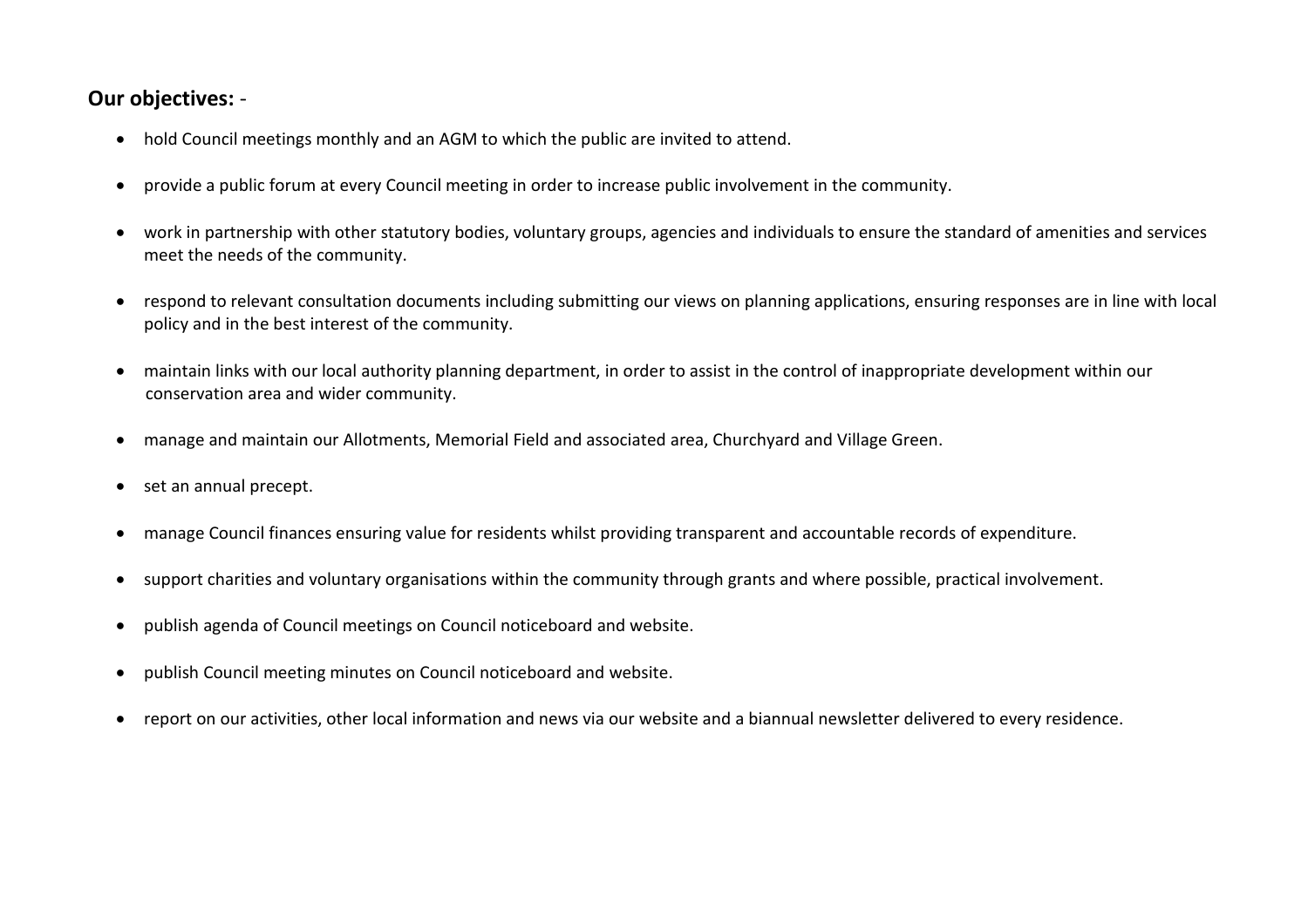### **BACKGROUND TO THE PLAN**

This plan was drawn up after consultation with the Community in the form of a questionnaire (140 responses) and an action planning workshop held on November  $27<sup>th</sup>$  2017.

The priorities identified in the consultation have been grouped into themes and from them objectives and matching actions have been identified.

If anyone wishes to view the full results of the questionnaire they can be found on the Community Council pages of the Village website or do contact the Clerk.

The Community Council were delighted with the responses from the consultation period. If you feel that you, or a group that you are involved in, can help achieve the objectives /actions in this report please contact Jo Howell the Clerk on 761107 or [pseccc@hotmail.co.uk](mailto:pseccc@hotmail.co.uk)

This document is a fluid plan to be adjusted as investigative work commences and more actions etc. are identified.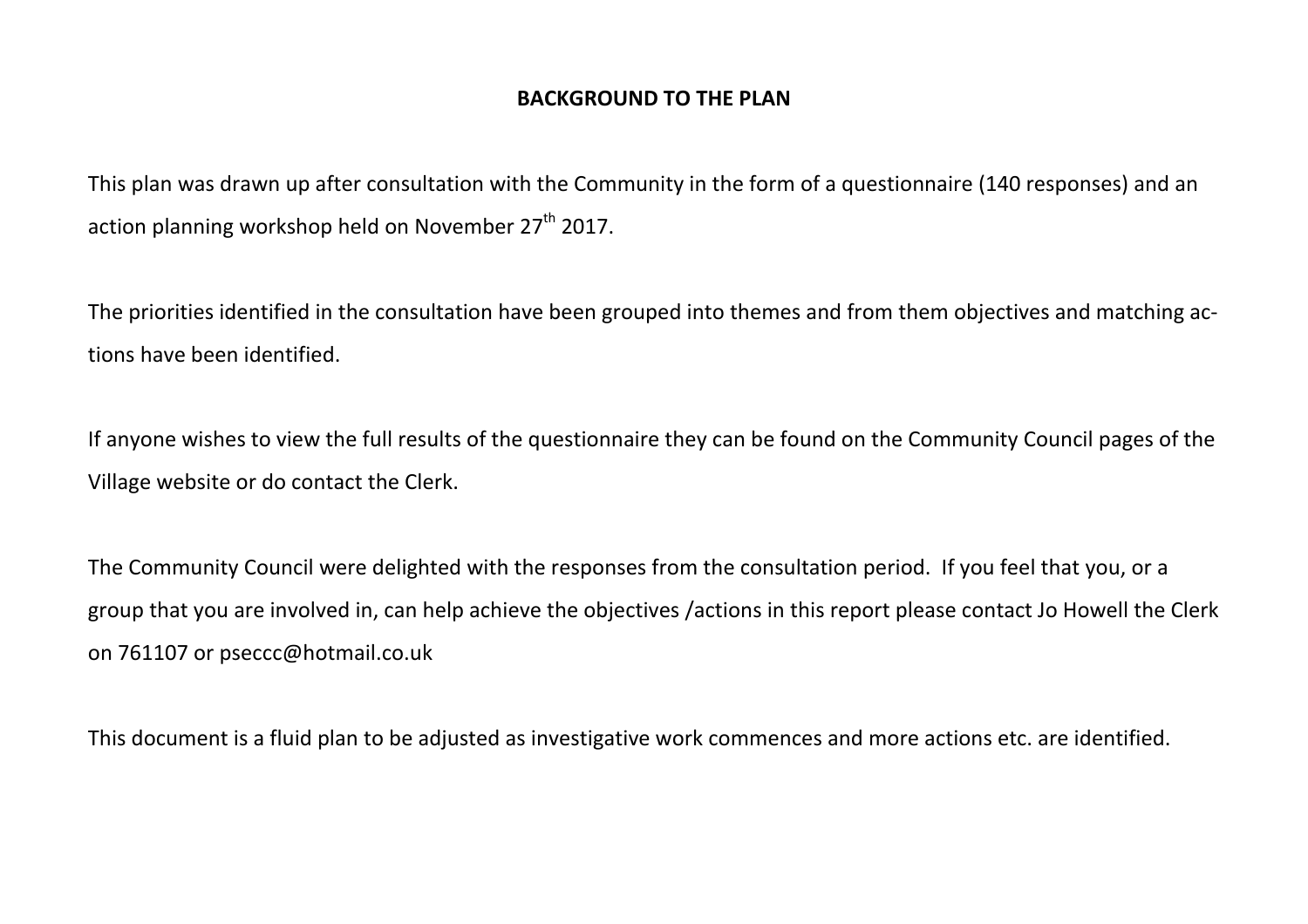#### *AIMS OF THE 2018-2020 COMMUNITY ACTION PLAN*

**1)** To reduce the speed of traffic throughout our community, making it safer for all.

*2)* To maintain and enhance amenities in our community.

*3)* To maintain and enhance the appearance and environment of our community.

#### *KEY*

*Each objective is linked to an aim (see number in brackets)*

*Priority Levels – Range 1-3 (with 1 being most important)*

*Cost of project Level – Range 1 – 3 (with 1 being most expensive)*

*Timeframes – The years have been split into Q's to provide a realistic timeframe e.g. Q1 Jan-Ma*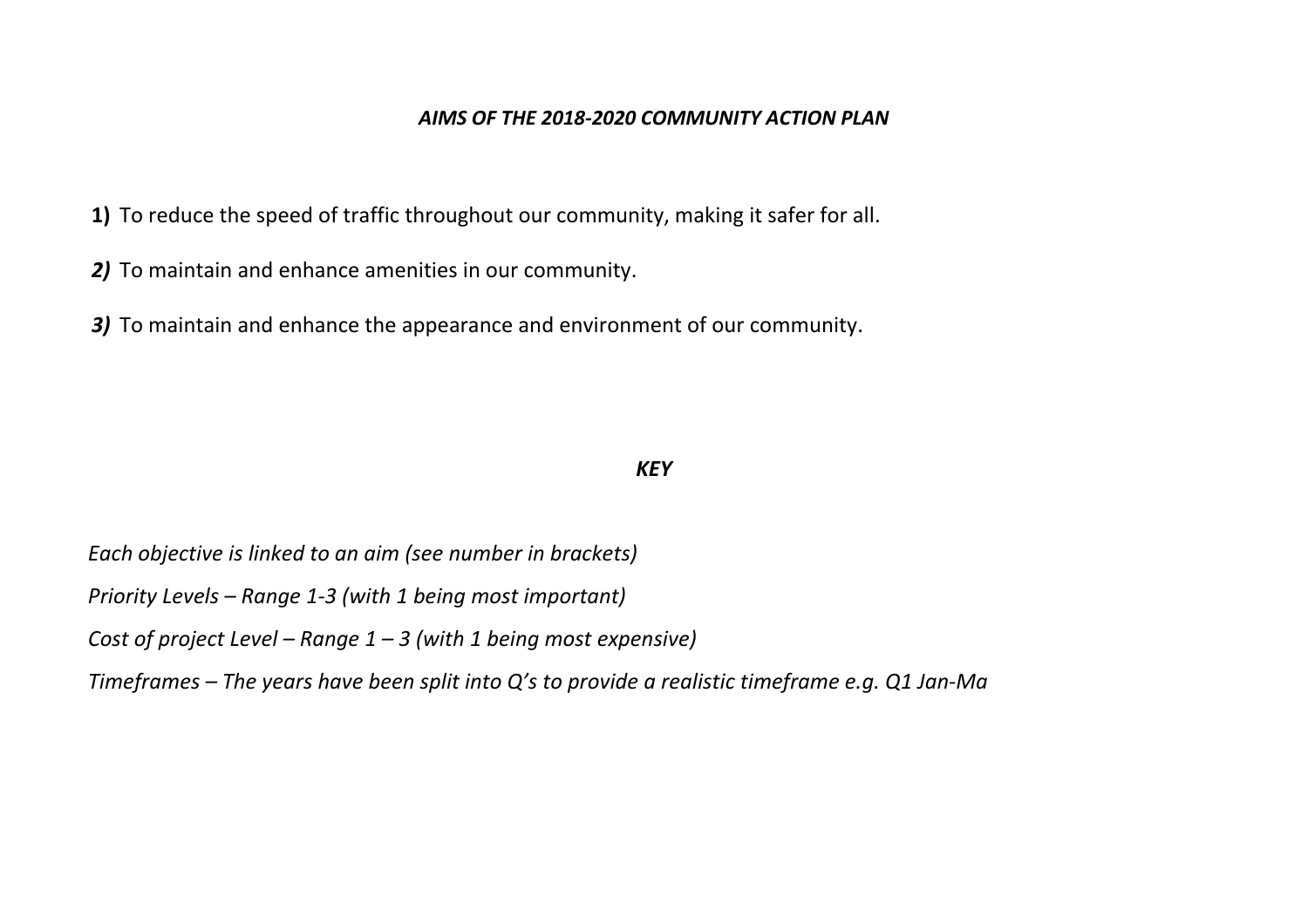| <b>OBJECTIVE</b>                                                                     | <b>THEME</b>                      | <b>ACTION</b>                                                                                                       | <b>TIME</b><br><b>FRAME</b>             | <b>PRIORITY</b><br><b>LEVEL</b> | <b>COST</b><br><b>LEVEL</b> | POTENTIAL PARTNER, ORGANISATION                                                                                                                                                                                                          |
|--------------------------------------------------------------------------------------|-----------------------------------|---------------------------------------------------------------------------------------------------------------------|-----------------------------------------|---------------------------------|-----------------------------|------------------------------------------------------------------------------------------------------------------------------------------------------------------------------------------------------------------------------------------|
| 1.<br>Reduce<br>speed of<br>vehicles<br>throughout<br>the<br>community<br>to 20 mph. | Speed Control and Road<br>Layouts | Discuss with the Vale Road<br>safety and highways officers<br>options for the village. Site<br>Visit                | <b>Actions</b><br>started in<br>Q1 2018 |                                 | 3                           | Vale of Glamorgan council<br><b>SW Police</b><br>$\bullet$<br><b>Local Community Councils</b><br>$\bullet$<br>Volunteer Group in the Community<br>$\bullet$<br>Villages which have completed similar<br>schemes.<br>Grant Organisations. |
|                                                                                      |                                   | Obtain traffic speed<br>$\bullet$<br>information-through road<br>safety strips, speed gun and<br>Speed Watch        | Actions<br>started in<br>Q1 2018        |                                 | 3                           | As above                                                                                                                                                                                                                                 |
|                                                                                      |                                   | Seek permanent speed<br>$\bullet$<br>signs for the village main<br>road and Gwern y<br>Steeple.                     | <b>Actions</b><br>started in<br>Q1 2018 |                                 |                             | As above                                                                                                                                                                                                                                 |
|                                                                                      |                                   | Consult with other<br>$\bullet$<br>community councils<br>regarding a 'joined up'<br>approach for traffic<br>calming | Actions<br>started in<br>Q1 2018        |                                 | 3                           | As above                                                                                                                                                                                                                                 |
|                                                                                      | Speed Control and<br>Road Layouts | Obtain information on how<br>$\bullet$<br>to work towards a 20mph<br>zone                                           | <b>Actions</b><br>started in<br>Q1 2018 |                                 | 3                           | As above                                                                                                                                                                                                                                 |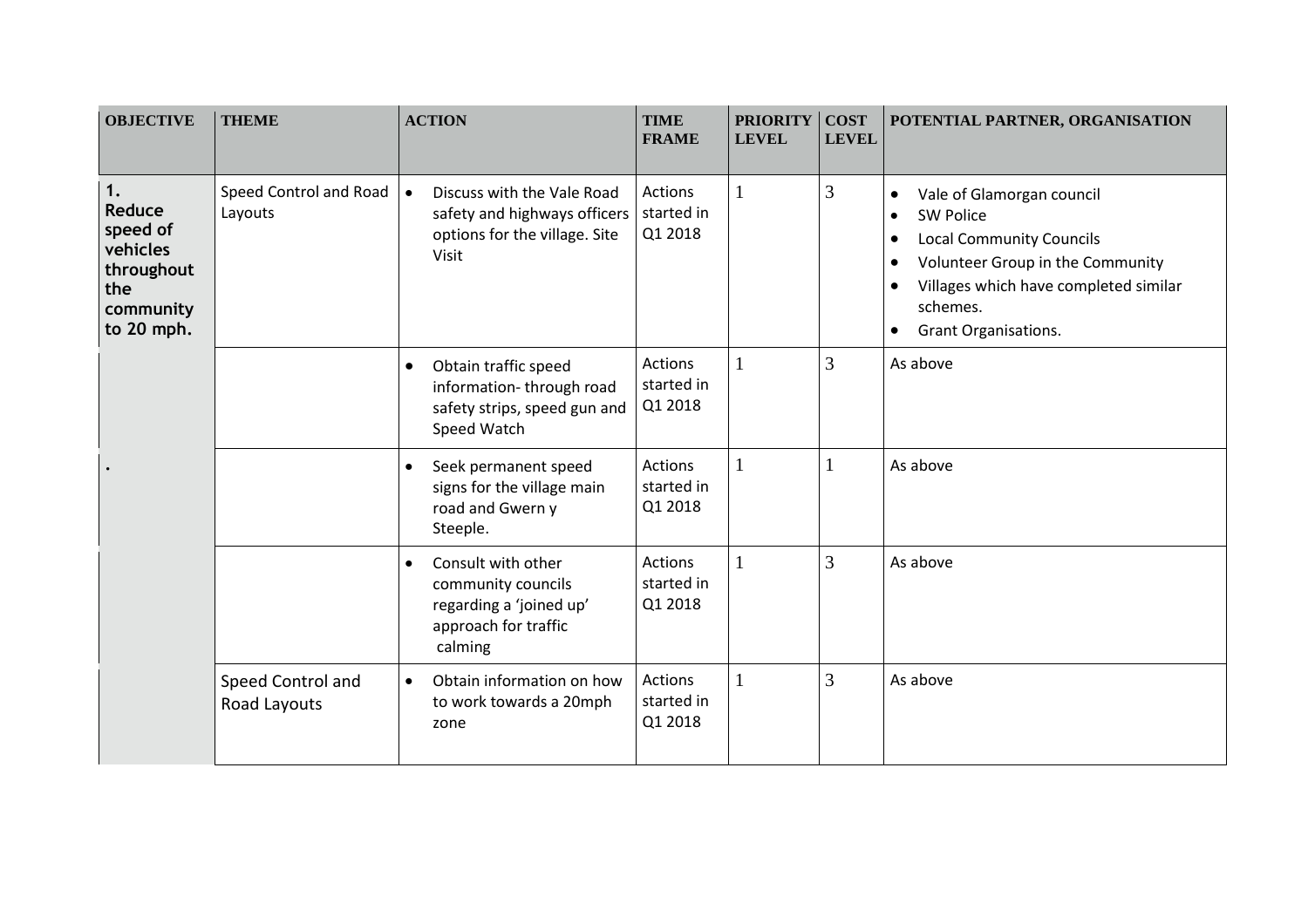| <b>OBJECTIVE</b>                                                                     | <b>THEME</b> | <b>ACTION</b>                                                                                                                                      | <b>TIME</b><br><b>FRAME</b>      | <b>PRIORITY</b><br><b>LEVEL</b> | <b>COST</b><br><b>LEVEL</b> | POTENTIAL PARTNER, ORGANISATION |
|--------------------------------------------------------------------------------------|--------------|----------------------------------------------------------------------------------------------------------------------------------------------------|----------------------------------|---------------------------------|-----------------------------|---------------------------------|
| 1.<br>Reduce<br>speed of<br>vehicles<br>throughout<br>the<br>community<br>to 20 mph. |              | Develop campaign group<br>$\bullet$<br>for speed reduction                                                                                         | Actions<br>started in<br>Q1 2018 |                                 | 3                           | As previous page                |
|                                                                                      |              | Campaign to ensure<br>$\bullet$<br>reporting of 'near misses'                                                                                      | Actions<br>started in<br>Q1 2018 | 1                               | $\overline{3}$              | As previous page                |
|                                                                                      |              | Improve the visibility of<br>$\bullet$<br>crossing points where pave-<br>ments run out.                                                            | Actions<br>started in<br>Q2 2018 | 1                               | $\overline{2}$              | As previous page                |
|                                                                                      |              | • Consider possible options<br>once investigation done e.g.<br>traffic calming, rumble strips,<br>correct road profiles over the<br>railway bridge | Actions<br>started in<br>Q3 2018 | 1                               | 1                           | As previous page                |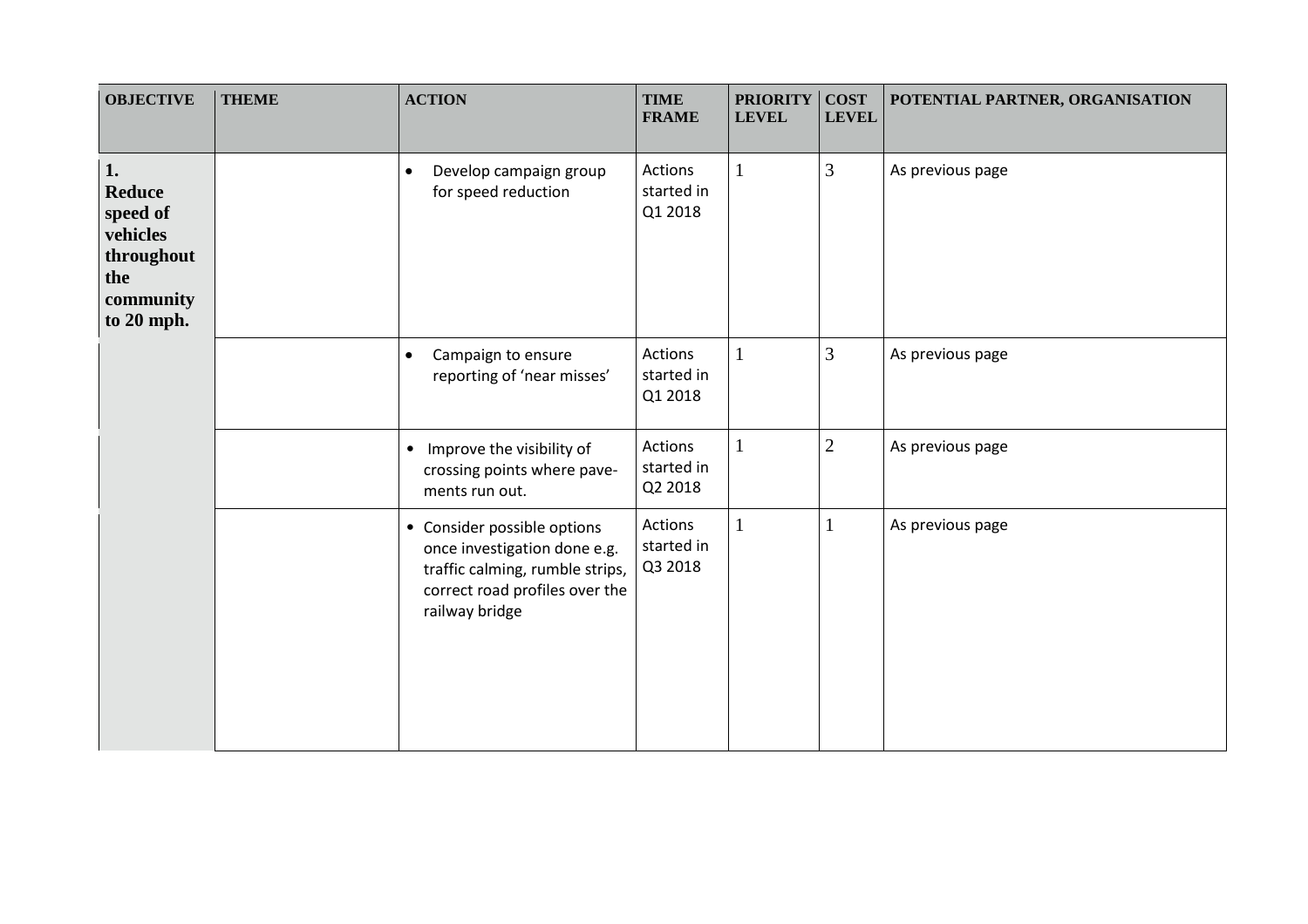| <b>OBJECTIVE</b>                                                                  | <b>THEME</b>                        | <b>ACTION</b>                                                                                                                                                    | <b>TIME</b><br><b>FRAME</b>         | <b>PRIORITY</b><br><b>LEVEL</b> | <b>COST</b><br><b>LEVEL</b> | POTENTIAL PARTNER, ORGANISATION                                                                  |
|-----------------------------------------------------------------------------------|-------------------------------------|------------------------------------------------------------------------------------------------------------------------------------------------------------------|-------------------------------------|---------------------------------|-----------------------------|--------------------------------------------------------------------------------------------------|
| 2. Improve<br>parking<br>especially on<br>Main Rd /<br>Ffordd yr<br><b>Eglwys</b> | <b>Improved Parking</b>             | Site Visit with Vale<br>$\bullet$<br>highways/Road Safety<br>officer<br>Consult on one-way<br>$\bullet$<br>system in Ffordd yr Eglwys<br>with Vale and residents | $Q1 - 2018 -$<br>Process<br>started |                                 | $\overline{3}$              | Fields in Trust<br>$\bullet$<br>Vale of Glamorgan Council<br>$\bullet$<br>Residents<br>$\bullet$ |
|                                                                                   |                                     | Consult with Fields in Trust<br>$\bullet$<br>and Vale re car parking in<br>playing fields                                                                        | $Q1 - 2018 -$<br>Process<br>started | $\mathbf{1}$                    | 3                           | As above                                                                                         |
|                                                                                   |                                     | To investigate areas of no<br>$\bullet$<br>parking/double yellow lines<br>in village                                                                             | $Q1 - 2018 -$<br>Process<br>started |                                 | 3                           | As above                                                                                         |
|                                                                                   |                                     | To implement parking<br>$\bullet$<br>solutions identified                                                                                                        | $Q3 - 2018$                         | $\mathbf{1}$                    | $\mathbf{1}$                | As above                                                                                         |
| 3. Develop<br>community<br>services<br>and group of<br>recommended<br>providers   | Improve amenities in<br>the village | Develop a paper and online<br>$\bullet$<br>'directory'                                                                                                           | $Q1/2$ -<br>2018-                   | $\mathbf{1}$                    | 3                           | Local Charities, Businesses and groups<br>$\bullet$<br>Parish Magazine team<br>$\bullet$         |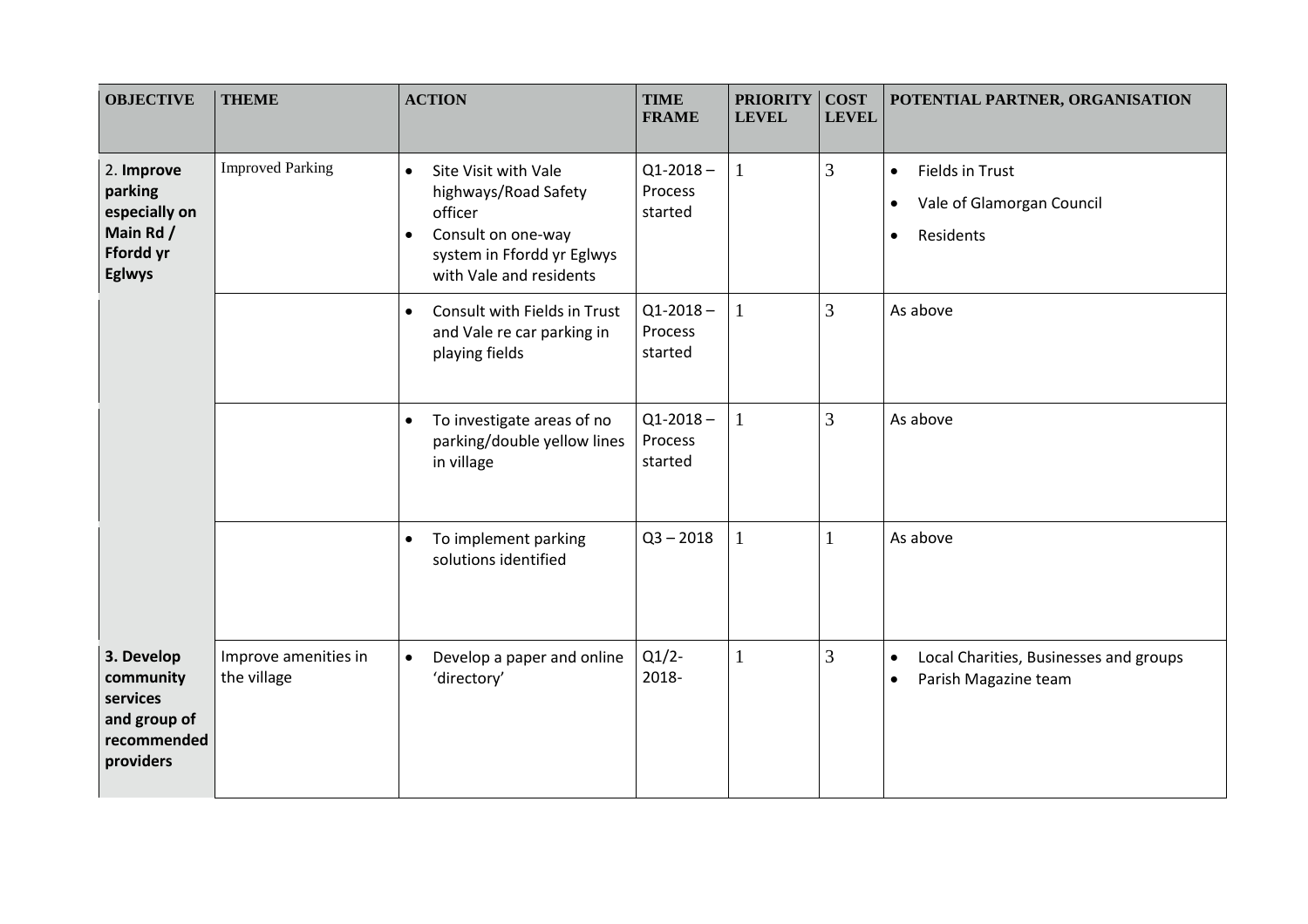| <b>OBJECTIVE</b>                                                   | <b>THEME</b>                         | <b>ACTION</b>                                                                                              | <b>TIME</b><br><b>FRAME</b> | <b>PRIORITY</b><br><b>LEVEL</b> | <b>COST</b><br><b>LEVEL</b> | POTENTIAL PARTNER, ORGANISATION                                                                                                                        |
|--------------------------------------------------------------------|--------------------------------------|------------------------------------------------------------------------------------------------------------|-----------------------------|---------------------------------|-----------------------------|--------------------------------------------------------------------------------------------------------------------------------------------------------|
| 4.Develop<br>system for<br>sharing of<br>services and<br>products. | Improve amenities in<br>the village  | Investigate the<br>$\bullet$<br>development of a<br>system for sharing<br>of services and<br>products      | Q1/2-2018                   | $\mathbf{1}$                    | 3                           | <b>Existing schemes</b><br>$\bullet$                                                                                                                   |
| 5. Improve<br>playing<br>field and<br>provide<br>access to all.    | Increase amenities in<br>the village | Naturalise parts of the play-<br>$\bullet$<br>ing fields to add<br>'natural play' features                 | Q4-2018                     | 3                               |                             | Fields in Trust<br>$\bullet$<br><b>Grant Organisations</b><br>٠<br><b>Peterston Connect</b><br>$\bullet$<br>Tennis and Sports Club (TaSC)<br>$\bullet$ |
|                                                                    | Improve appearance of<br>the village | Add cycle path, track<br>$\bullet$<br>around playing fields<br>Add equipment to<br>$\bullet$<br>playground | Q4-2018                     | $\overline{3}$                  |                             | As above                                                                                                                                               |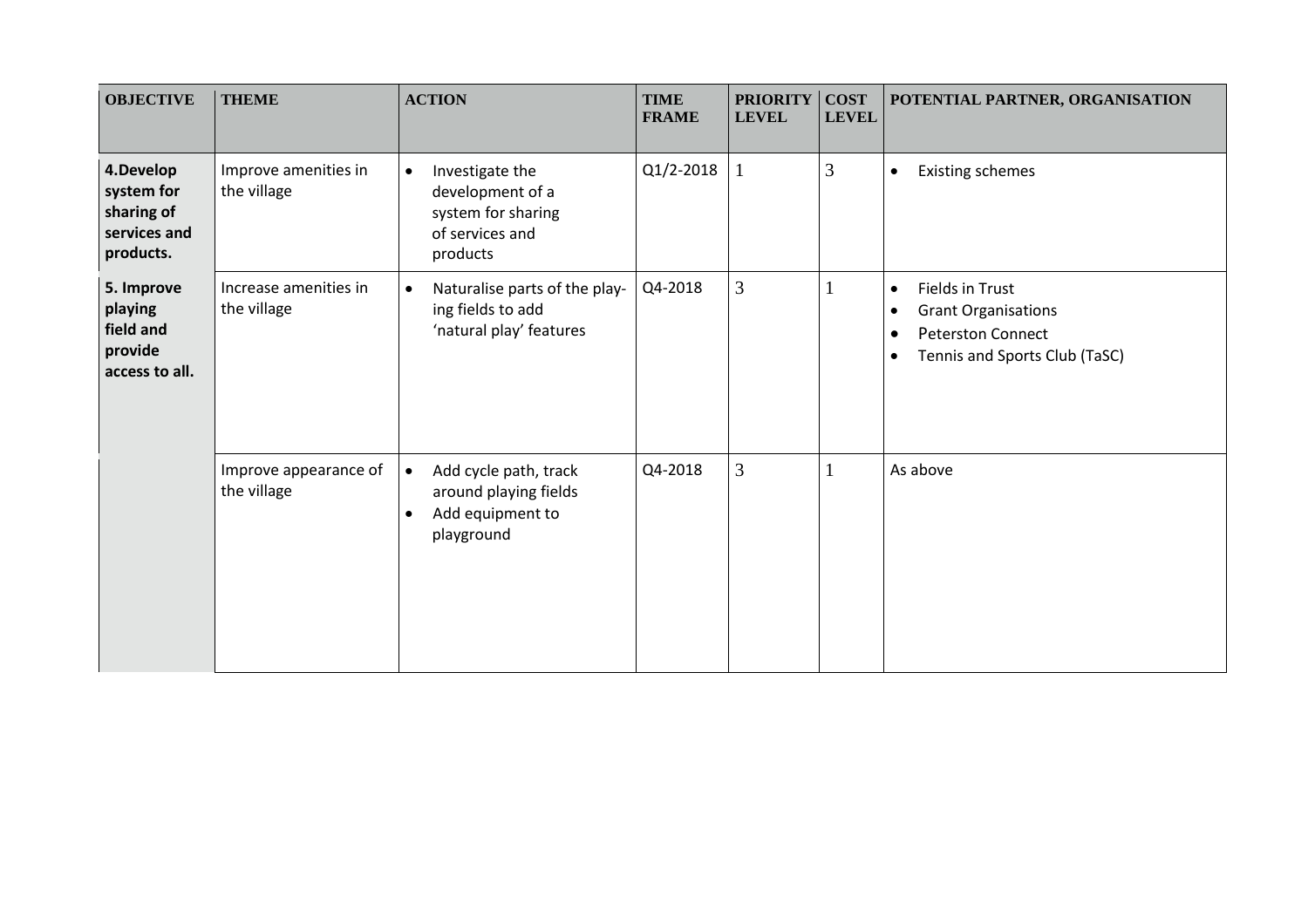| <b>OBJECTIVE</b>                                                                                                                | <b>THEME</b>                                                                                                                                                         | <b>ACTION</b>                                                                                                                                                                                                                                                                                                                                                     | <b>TIME</b><br><b>FRAME</b> | <b>PRIORITY</b><br><b>LEVEL</b> | <b>COST</b><br><b>LEVEL</b> | POTENTIAL PARTNER, ORGANISATION                                                                                                                                                                                                                                                                                                              |
|---------------------------------------------------------------------------------------------------------------------------------|----------------------------------------------------------------------------------------------------------------------------------------------------------------------|-------------------------------------------------------------------------------------------------------------------------------------------------------------------------------------------------------------------------------------------------------------------------------------------------------------------------------------------------------------------|-----------------------------|---------------------------------|-----------------------------|----------------------------------------------------------------------------------------------------------------------------------------------------------------------------------------------------------------------------------------------------------------------------------------------------------------------------------------------|
| 6. Support<br>use of<br>village and<br>chapel<br>halls,<br>playing<br>fields and<br><b>MUGA for</b><br>community<br>facilities. | Provide facilities for<br>$\bullet$<br>elderly/less abled<br>Provide facilities for<br>$\bullet$<br>young people<br>Improve amenities<br>$\bullet$<br>in the village | · Identify volunteers to<br>complete needs<br>assessment and possible op-<br>tions for: -<br>$\bullet$<br>Doctor<br>Cafe<br>$\bullet$<br><b>Dancing Lessons</b><br>$\bullet$<br><b>Community Gatherings</b><br>$\bullet$<br>Arts and Crafts groups<br>$\bullet$<br>Family friendly events<br>$\bullet$<br><b>Bowls</b><br>$\bullet$<br><b>Bridge</b><br>$\bullet$ | Q1 2017                     | $1-2$                           | $\mathfrak{Z}$              | <b>PsE Hall Committee</b><br>$\bullet$<br>Local groups already running<br>$\bullet$<br>Croes y Parc Chapel<br>$\bullet$<br><b>Local Charities for Elderly</b><br>$\bullet$<br><b>External Providers for different existing</b><br>$\bullet$<br>groups<br>Other local villages<br>$\bullet$<br><b>Creative Rural Communities</b><br>$\bullet$ |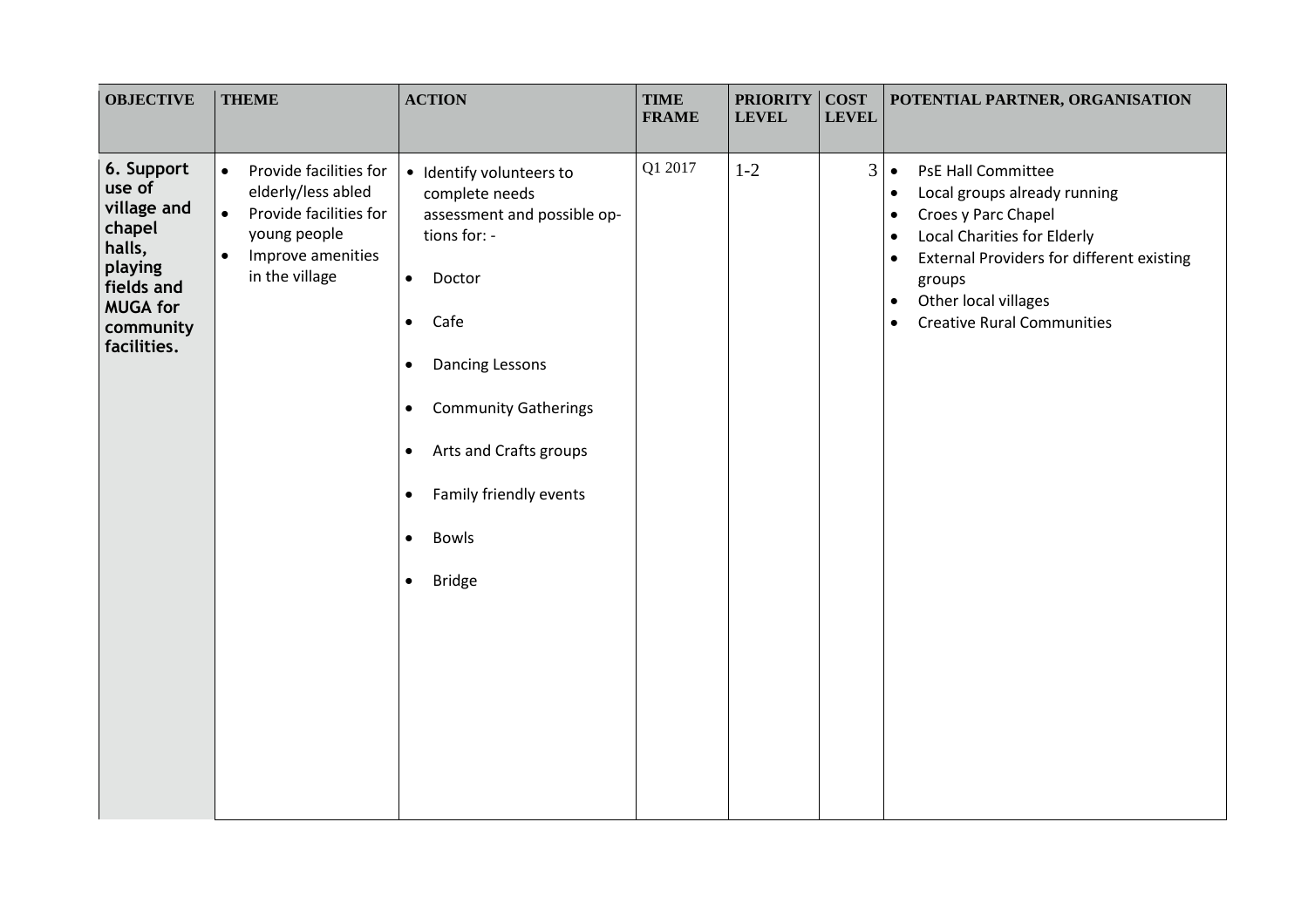| <b>OBJECTIVE</b>                                                                                                                            | <b>THEME</b>                                                                      | <b>ACTION</b>                                                                                                                                | <b>TIME</b><br><b>FRAME</b> | <b>PRIORITY</b><br><b>LEVEL</b> | <b>COST</b><br><b>LEVEL</b> | POTENTIAL PARTNER, ORGANISATION                                                                                                                       |
|---------------------------------------------------------------------------------------------------------------------------------------------|-----------------------------------------------------------------------------------|----------------------------------------------------------------------------------------------------------------------------------------------|-----------------------------|---------------------------------|-----------------------------|-------------------------------------------------------------------------------------------------------------------------------------------------------|
| 7. Seek to<br>increase the<br>amount of<br>affordable<br>housing in<br>the village.                                                         | Provide facilities for<br>elderly/less abled and<br>young people                  | Discuss with County Coun-<br>$\bullet$<br>cillor Morgan re his strategy<br>on increasing<br>affordable housing in the<br>village             | Q1                          | $1 - 2$                         | 3                           | <b>County Councillor Michael Morgan</b><br>$\bullet$                                                                                                  |
| 8. Cut back<br>hedges<br>throughout<br>the village<br>e.g. School, Brow<br>of Railway bridge<br>with<br>better<br>maintenance of<br>verges. | Work on hedg-<br>$\bullet$<br>es/verges/trees<br>Improve road safety<br>$\bullet$ | Identify areas where hedges<br>$\bullet$<br>need cutting and verges<br>need clearing.                                                        | Q1-2018                     | 1                               | -1                          | Local residents<br>$\bullet$<br>Local contractors<br>$\bullet$<br>Local landowners<br>$\bullet$<br>Vale of Glamorgan Highways Department<br>$\bullet$ |
| 9. Reduce<br>amount of<br>flooding in<br>village.                                                                                           | <b>Improve Road Safety</b>                                                        | Report all instances of<br>$\bullet$<br>blocked drains to the Vale<br>Report all instances of<br>$\bullet$<br>flooding to the Vale           | Q1-2 2018                   | $\overline{2}$                  | 3                           | • Vale of Glamorgan Council<br>• Local residents                                                                                                      |
| 9. Reduce<br>amount of<br>flooding in<br>village.                                                                                           | <b>Improve Road Safety</b>                                                        | Work with residents to<br>$\bullet$<br>identify areas of work<br>needed to help prevent<br>blocked drains/flooding and<br>report to the Vale | Q1-2 2018                   | 2                               | 3                           | • Vale of Glamorgan Council<br>• Local residents                                                                                                      |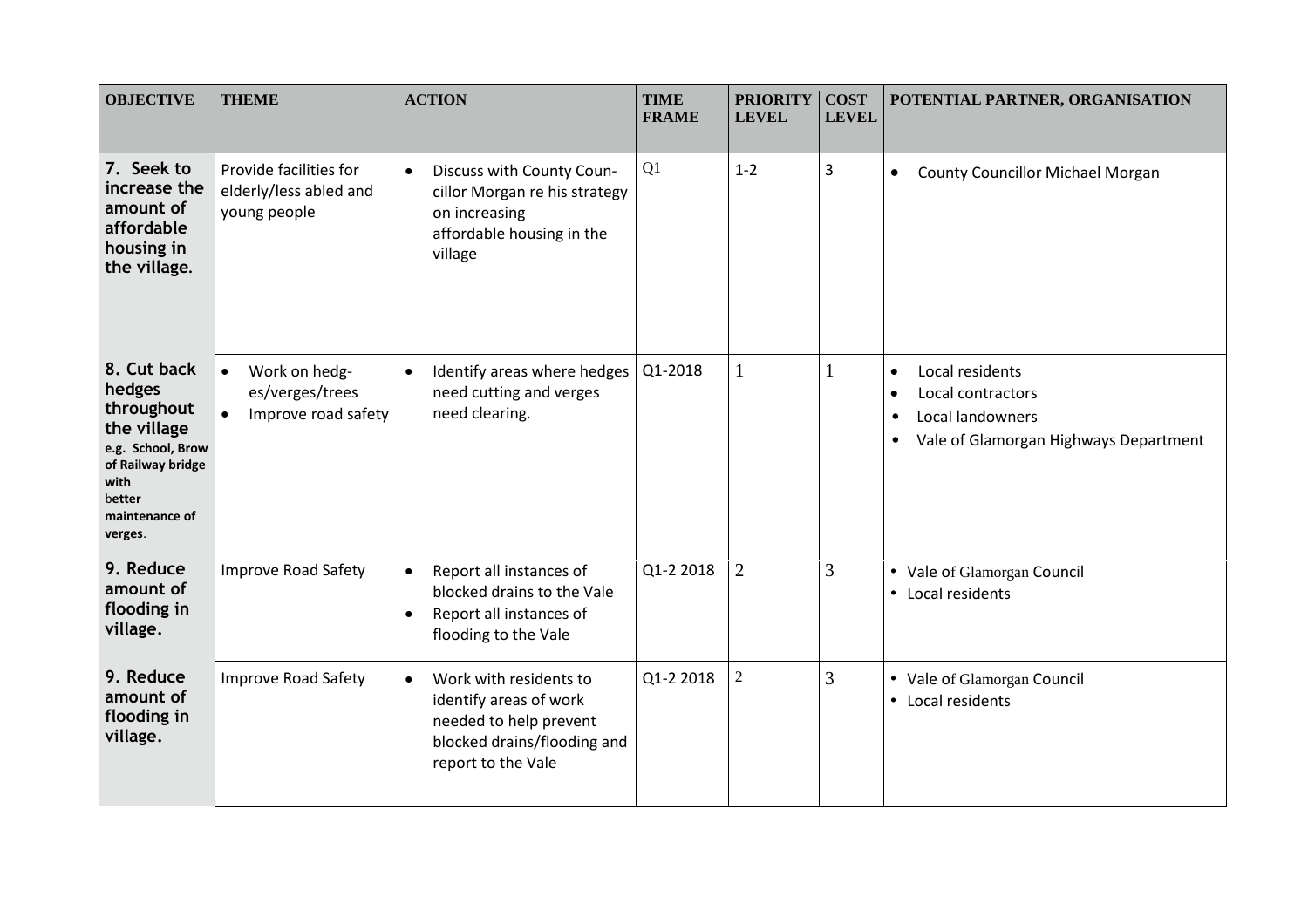| <b>OBJECTIVE</b>                                | <b>THEME</b>                           | <b>ACTION</b>                                                                                       | <b>TIME</b><br><b>FRAME</b> | <b>PRIORITY</b><br><b>LEVEL</b> | <b>COST</b><br><b>LEVEL</b> | POTENTIAL PARTNER, ORGANISATION                                                 |
|-------------------------------------------------|----------------------------------------|-----------------------------------------------------------------------------------------------------|-----------------------------|---------------------------------|-----------------------------|---------------------------------------------------------------------------------|
| 10.Seek to<br>increase<br>public<br>transport.  | <b>Improved Public</b><br>Transport    | Speak to Greenlinks about<br>$\bullet$<br>possibility of groups, young<br>people, using             | Q1-2018                     | $\overline{2}$                  | 3                           | Greenlinks<br>$\bullet$                                                         |
|                                                 |                                        | Encourage use of<br>$\bullet$<br>Greenlinks, ask for<br>marketing material                          | Q1-2018                     | $\overline{2}$                  | 3                           | Greenlinks<br>$\bullet$                                                         |
|                                                 |                                        | Encourage volunteer<br>$\bullet$<br>drivers for Greenlinks                                          | Q1-2018                     | $\overline{2}$                  | 3                           | Greenlinks<br>$\bullet$<br>Local residents<br>$\bullet$                         |
|                                                 |                                        | Speak to Vale about<br>$\bullet$<br>timing for review of new<br>routes, later running buses<br>etc. | Q1-2018                     |                                 | 3                           | Vale of Glamorgan Council<br>$\bullet$                                          |
| 11. Improve<br>state of<br>roads and<br>signage | Improved state of roads<br>and signage | Contractor to clean signs<br>$\bullet$<br>Encourage continued<br>$\bullet$<br>reporting of potholes | Q1-2018                     | $\overline{2}$                  | $\overline{2}$              | Vale of Glamorgan Council<br>$\bullet$<br><b>Local Contractors</b><br>$\bullet$ |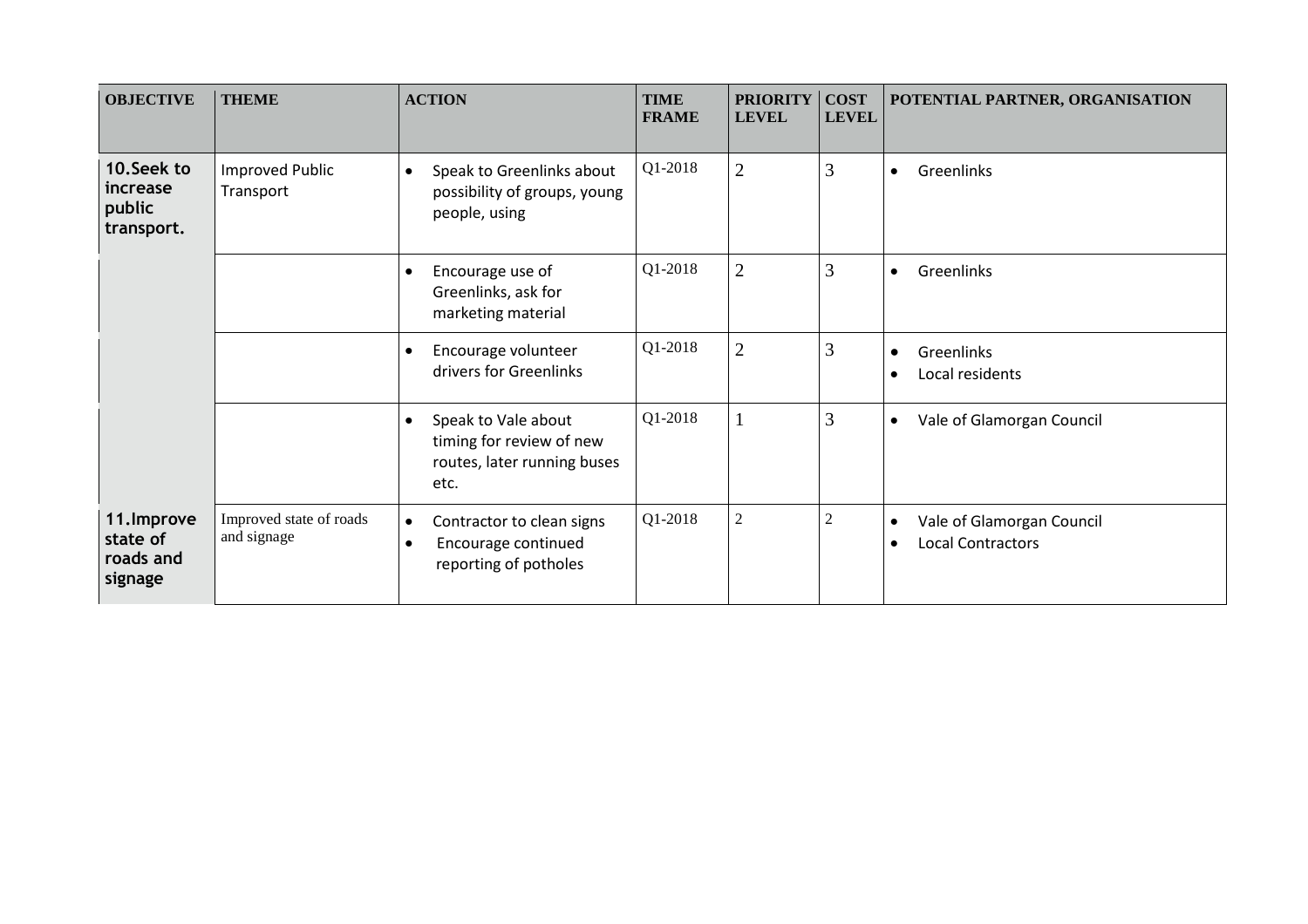| <b>OBJECTIVE</b>                                                                                                                                                                                                                         | <b>THEME</b>                                   | <b>ACTION</b>                                                                                                                                                                                                                                                                                                                                                                                                                                                                                                                                                                                               | <b>TIME</b><br><b>FRAME</b> | <b>PRIORITY</b><br><b>LEVEL</b> | <b>COST</b><br><b>LEVEL</b> | POTENTIAL PARTNER, ORGANISATION                                                                                                                                                               |
|------------------------------------------------------------------------------------------------------------------------------------------------------------------------------------------------------------------------------------------|------------------------------------------------|-------------------------------------------------------------------------------------------------------------------------------------------------------------------------------------------------------------------------------------------------------------------------------------------------------------------------------------------------------------------------------------------------------------------------------------------------------------------------------------------------------------------------------------------------------------------------------------------------------------|-----------------------------|---------------------------------|-----------------------------|-----------------------------------------------------------------------------------------------------------------------------------------------------------------------------------------------|
| 12. Improve<br>pavements,<br>footpaths,<br>access and<br>signage in<br>the commu-<br>nity,<br>e.g. Through<br>top field, at<br>playing fields,<br>pathway from<br><b>Station Road,</b><br>pathway to<br><b>White Bridge</b><br>bus stop. | Improve footpaths, pave-<br>ments, bridleways. | Clarify responsibilities of<br>$\bullet$<br>local landowners and Coun-<br>cil re Public Rights of Way<br>Speak to local landowners<br>about improvements to<br>footpaths<br>Identify stiles with fencing<br>at the bottom, restricting<br>access for people with dogs<br>Walk footpaths and<br>$\bullet$<br>identify improvements<br>needed, place into plan<br>Input into the Public Rights<br>$\bullet$<br>of Way<br>Improvement Plan.<br>Help fund/organise im-<br>provements to the foot-<br>paths identified<br>Provide details of village<br>walks available<br>Set up quarterly meeting<br>with PROW | Q2 2018                     | $\overline{2}$                  | 3                           | Vale of Glamorgan - Public rights of way<br>Department<br><b>Local Contractors</b><br>$\bullet$<br><b>Local Community Councils</b><br><b>Peterston Connect</b><br><b>Local Walking Groups</b> |
| 13. Improve<br>and manage<br><b>Village</b><br>Green area.                                                                                                                                                                               | Improve appearance of<br>the village           | Develop and implement<br>$\bullet$<br>Maintenance Plan                                                                                                                                                                                                                                                                                                                                                                                                                                                                                                                                                      | Q1-2019                     | $\overline{2}$                  | $\overline{2}$              | <b>Local Contractors</b><br>$\bullet$<br><b>Natural Resources Wales</b>                                                                                                                       |